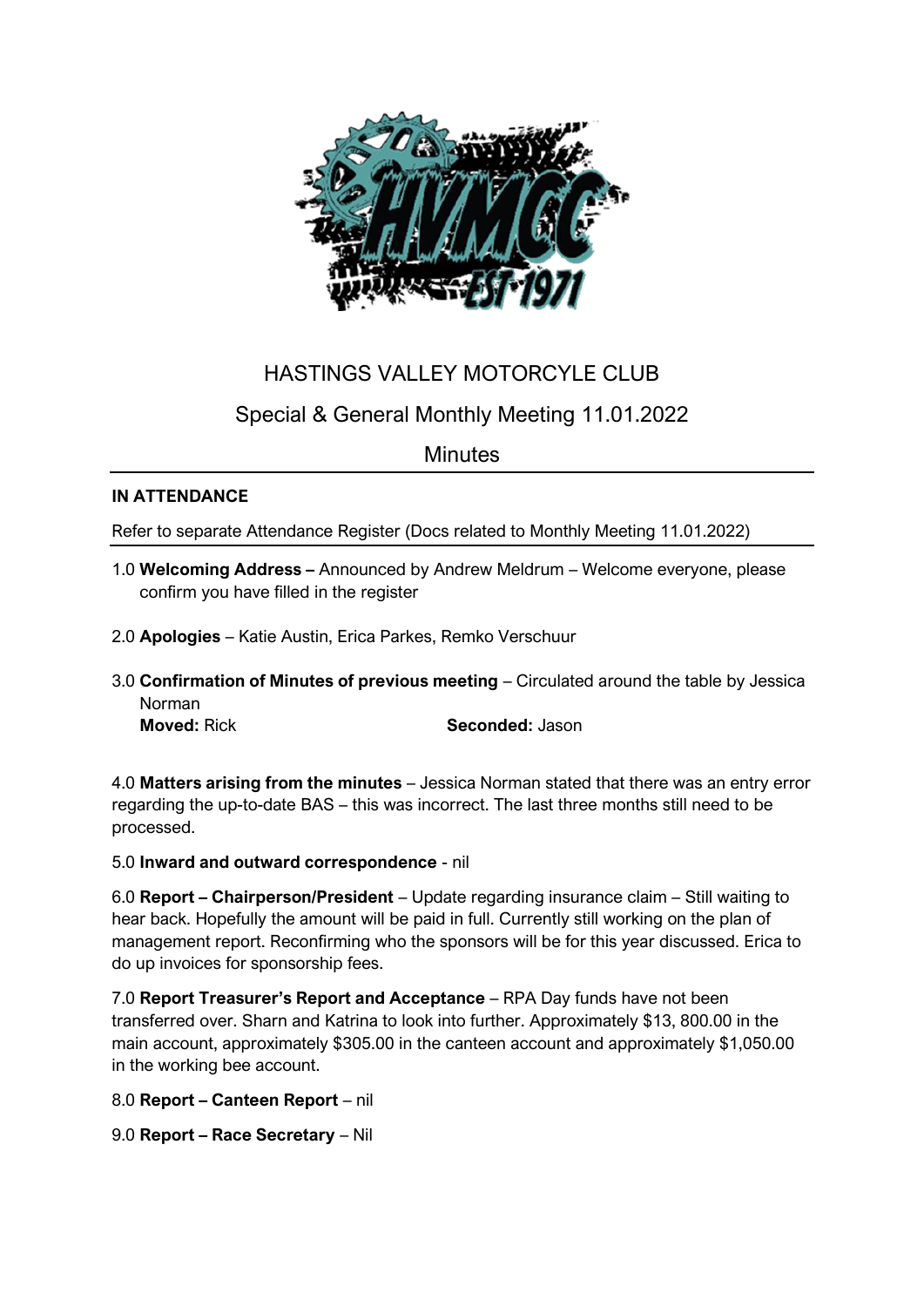| 10.0 New Director Vote - Andrew Meldrum Vice President of Motocross vote and Rick<br>Gayler Vice President of Enduro vote |                                                                                      |
|---------------------------------------------------------------------------------------------------------------------------|--------------------------------------------------------------------------------------|
| Motion – Andrew Meldrum to be voted in as a Director and Vice President of Motocross                                      |                                                                                      |
| Moved by: Jason                                                                                                           | <b>Seconded: Sharn</b>                                                               |
| Motion - Rick Gayler to be voted in as a Director and Vice President of Enduro                                            |                                                                                      |
| Moved: Leah                                                                                                               | Seconded: Jessica                                                                    |
| 11.0 Motion - to provide Andrew Meldrum with a club bank card                                                             |                                                                                      |
| Moved: Jessica                                                                                                            | Seconded: Leah                                                                       |
|                                                                                                                           | 12.0 Item for discussion - Leah Mellor was appointed as the Canteen Manager for 2022 |
| 13.0 Motion - to provide Leah Mellor with a bank card for the canteen account                                             |                                                                                      |
| Moved: Jessica                                                                                                            | <b>Seconded: Rick</b>                                                                |
|                                                                                                                           |                                                                                      |
| 14.0 New vote - Junior Vice President for 2022 to be Blake Coghlan                                                        |                                                                                      |
| Moved: Sharn                                                                                                              | Seconded: Jessica                                                                    |
|                                                                                                                           |                                                                                      |
| 15.0 Motion - to remove Sharn Gayler as a Director                                                                        |                                                                                      |
| <b>Moved: Rick</b>                                                                                                        | Seconded: Jason                                                                      |
|                                                                                                                           |                                                                                      |
| 16.0 Motion - to remove Katie Austin as a Director                                                                        |                                                                                      |
| <b>Moved: Rick</b>                                                                                                        | Seconded: Jason                                                                      |

17.0 **Item for discussion – Working bee** – Saturday week working bee to take place. Access to fill from Kendall, but it needs to be tested. This will not be ready for the Trophy Day. Saw dust to be sourced by Dan Hargy and Josh Slade. Discussed call out for whippers snippers for the day. A new battery is required and will be organised by Andrew Meldrum for the small generator. A quote from CBS for a mower has been organised by Greg Harris.

18.0 **Item for discussion – Trophy Day preparations** – At this stage the Trophy Day is going ahead. The trophies have been stored at Andrew Meldrum's shed. Prizes to placed up at the canteen as a display by Rick Gayler. Officials still to be confirmed. Katrina McSkimming to be the Race Secretary for the day assisted by Sharn Gayler. Track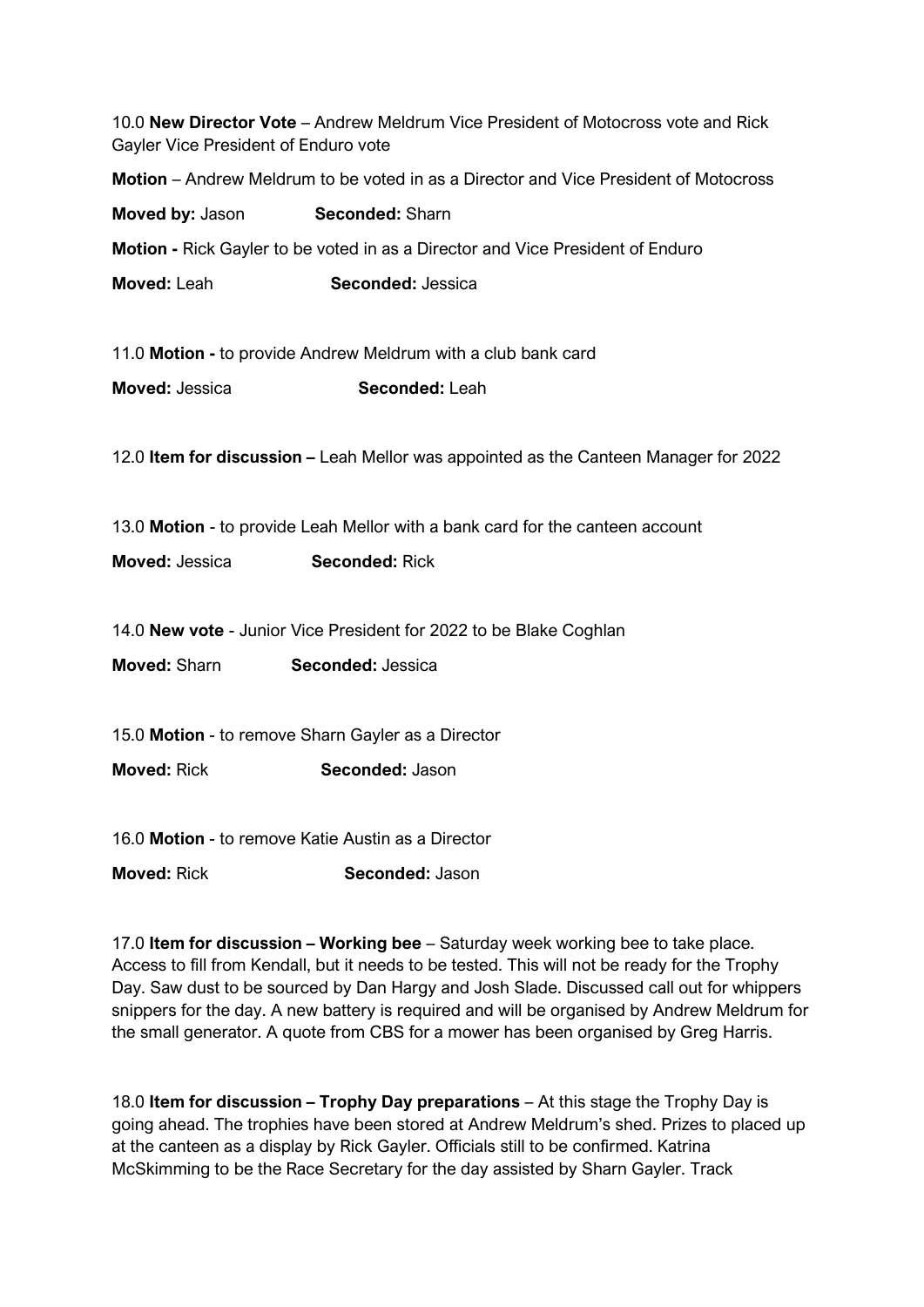preparations have now been sorted with a working bee set for the 22<sup>nd of</sup> January 2022. Leah Mellor to organise preparations for the running of the canteen. She will attend during the week of the Trophy Day to do a stock take and order what is required. A transfer of funds to the canteen account will be required for purchases of canteen food and supplies. Discussed that a cleaner has been organised to attend before the day.

**19.0 Item for discussion – King of MX Preparations** – Sharn Gayler to complete hours as Race Secretary alongside Katrina McSkimming for the day. The club is to provide everything for the day, Margaret is the scorer, the Stewart will not be confirmed until the day. Canteen to be run by the club. Extra toilets and showers will need to be organised. 47 entries at this stage. King of MX have advertised on their social media sites and website. King of MX to be advertised on our socials by Andrew Meldrum using the media package that has been provided. We can organise sponsors ourselves for the day if required. Greg Harris to speak with Katie Austin regarding the toilet and shower hire. Possibility to expect 300 riders per day. Cleaners will need to be organised prior to the day and during the event. Track preparations still to be organised. Andrew Meldrum to organise water to be delivered. Discussed the purchase of more walkie talkies. Discussed that a total of 10 walkie talkies should be purchased - one walkie talkie for each marshal point and one for each official – Andrew Meldrum to organise purchase/pricing – possibility for sponsors to cover this cost. Marshalling to be organised by Sharn and Katrina. All Juniors to provide a marshal plus Seniors. 6 marshals from the entries of King of MX to help in canteen on a rotating roster – Katrina and Sharn to organise this. Discussed new track markets – Greg Harris has new ones organised and they will be delivered at the upcoming working bee. Andrew Meldrum to organise the camping side of things with Dan Hargy. Camping fees to be at sign on and passes to be handed out. Discussed the camping fee \$20 per vehicle for the two nights and members of the club camp for fee. Camping to be advertised via email or socials. Discussed the purchase lots of zip ties – Andrew Meldrum to organise. Discussed the Paramedic and First aid cost for the day to be around \$2000 and will be organised with Kim Rayner. Margaret the scorer will cost around \$1400 plus accommodation – Katrina has already organised this. Discussed the purchase of more toilet paper & hand towels - bulk lots to be ordered plus hand sanitiser. Leah Mellor to organise the ordering for the canteen. Commentator to be organised by Sharn Gayler. Transbonder trench will need to be dug and organised – TBA. Andrew Meldrum – to organise water and fuel. Fire extinguishers to be replaced & testing, which is taking place 24/01/2022 by North Coast Fire.

17.0 **General business** – All quads and side by sides require a service – Rick Gayler to organise this. Katrina asked what the requirements were for a rider to receive a trophy at the end of the year and it was discussed that a rider will be required to compete in 4 rounds for the year to be eligible.

**Motion** – to be eligible for a place a rider must complete 4 rounds.

#### **Moved:** Sharn **Seconded:** Andrew

Discussed who the main suppliers were for the club that the club has accounts with - Fuel is the Co Op, toilet paper and hand towel supplies is BIG, food purchases – Timbertown pies, Charlies Takeaway through BID Foods – items are stored at Slades Refrigeration, Fresh food